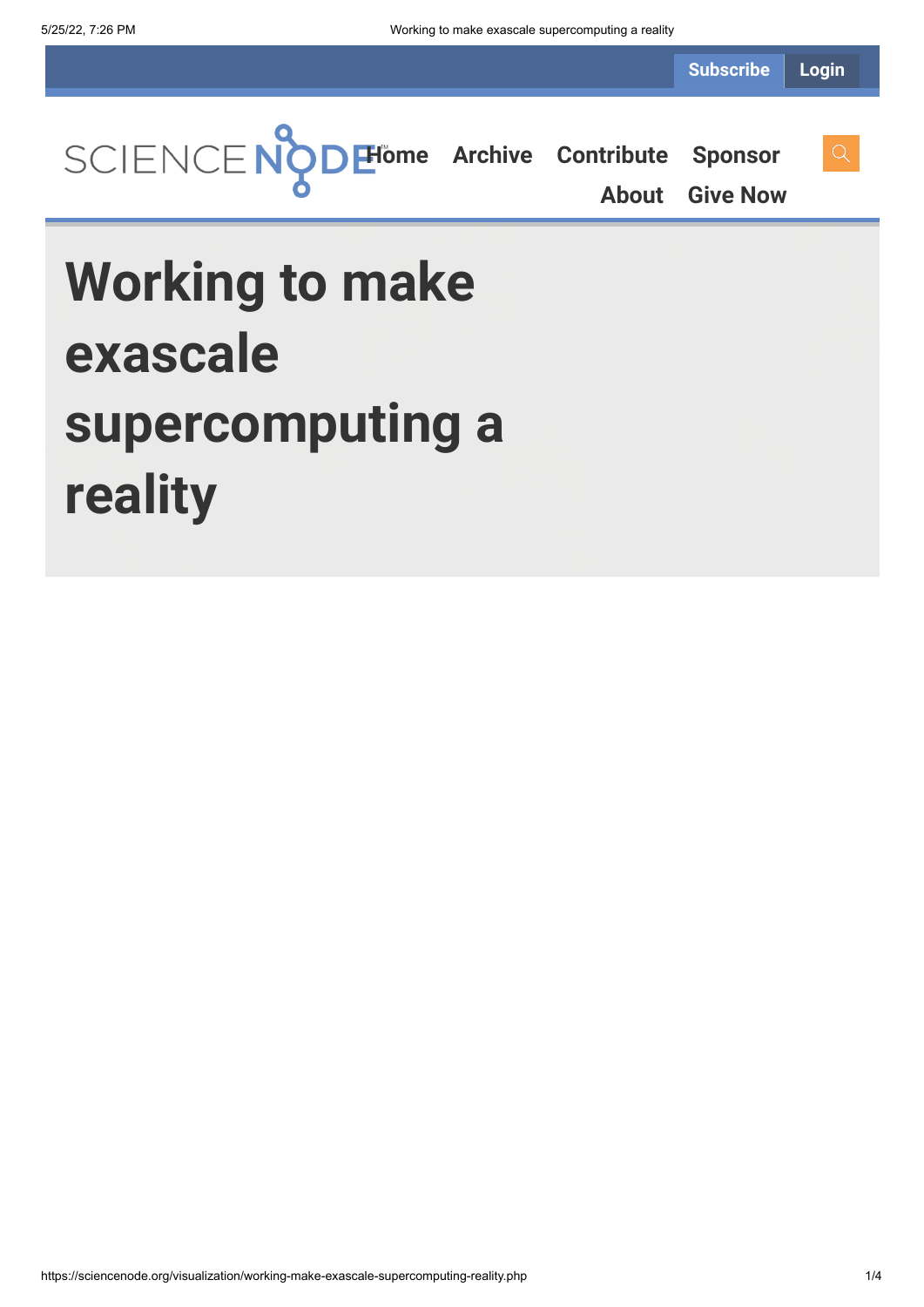

towards [exascale supercomputing](http://www.isgtw.org/advanced-search/results/exascale%20content_type%253Afeature) becoming a

*Find out more about DEEP-ER on the project*

reality.

*website, [here](http://www.deep-er.eu/).*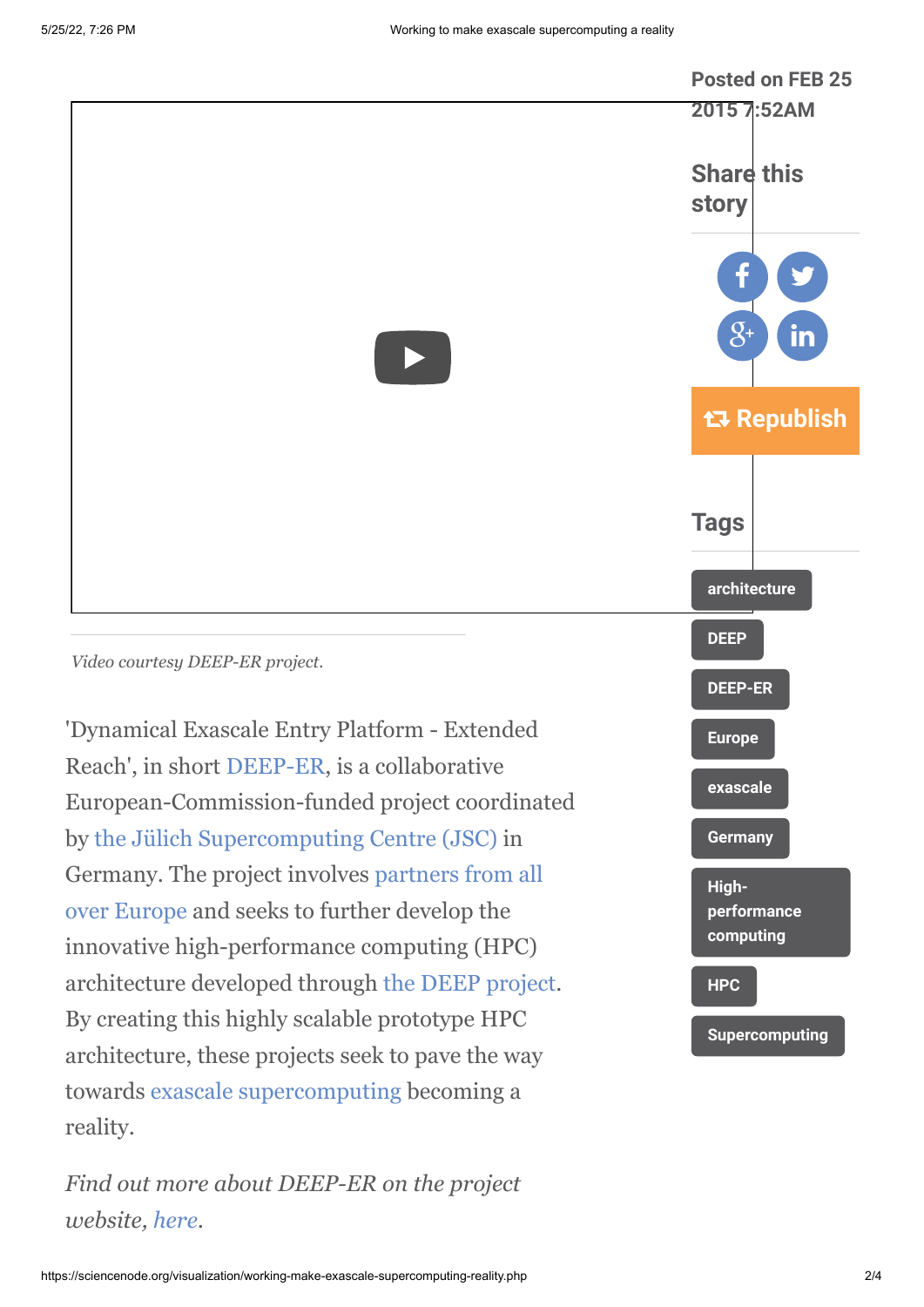*- Andrew Purcell*

## **Join the conversation**



Do you have story ideas or something to contribute? **Let us know!**

#### **OUR UNDERWRITERS**

Thank to you our underwriters, who have supported us since the transition from International Science Grid This Week (iSGTW) into Science Node in 2015. We are incredibly grateful.

### **[View all underwriters](https://sciencenode.org/about/index.php)**

#### **CATEGORIES**

**Advanced [computing](https://sciencenode.org/archive/?year=2016&category=Advanced%20computing) [Research networks](https://sciencenode.org/archive/?year=2016&category=Advanced%20computing&category=Research%20networks) [Big data](https://sciencenode.org/archive/?year=2016&category=Advanced%20computing&category=Research%20networks&category=Big%20data) [Tech trends](https://sciencenode.org/archive/?year=2016&category=Advanced%20computing&category=Research%20networks&category=Big%20data&category=Tech%20trends) [Community building](https://sciencenode.org/archive/?year=2016&category=Advanced%20computing&category=Research%20networks&category=Big%20data&category=Tech%20trends&category=Community%20building)**

#### **CONTACT**

**Science Node** Email: **[editors@sciencenode.o](mailto:edit%6F%72s@s%63%69encenode.%6F%72%67)** Website: **[sciencenode.org](https://sciencenode.org/) GIVE NOW** 

Copyright © 2022 Science Node ™ | **[Privacy Notice](https://sciencenode.org/privacy/index.php)** | **[Sitemap](https://sciencenode.org/sitemap/index.php)**